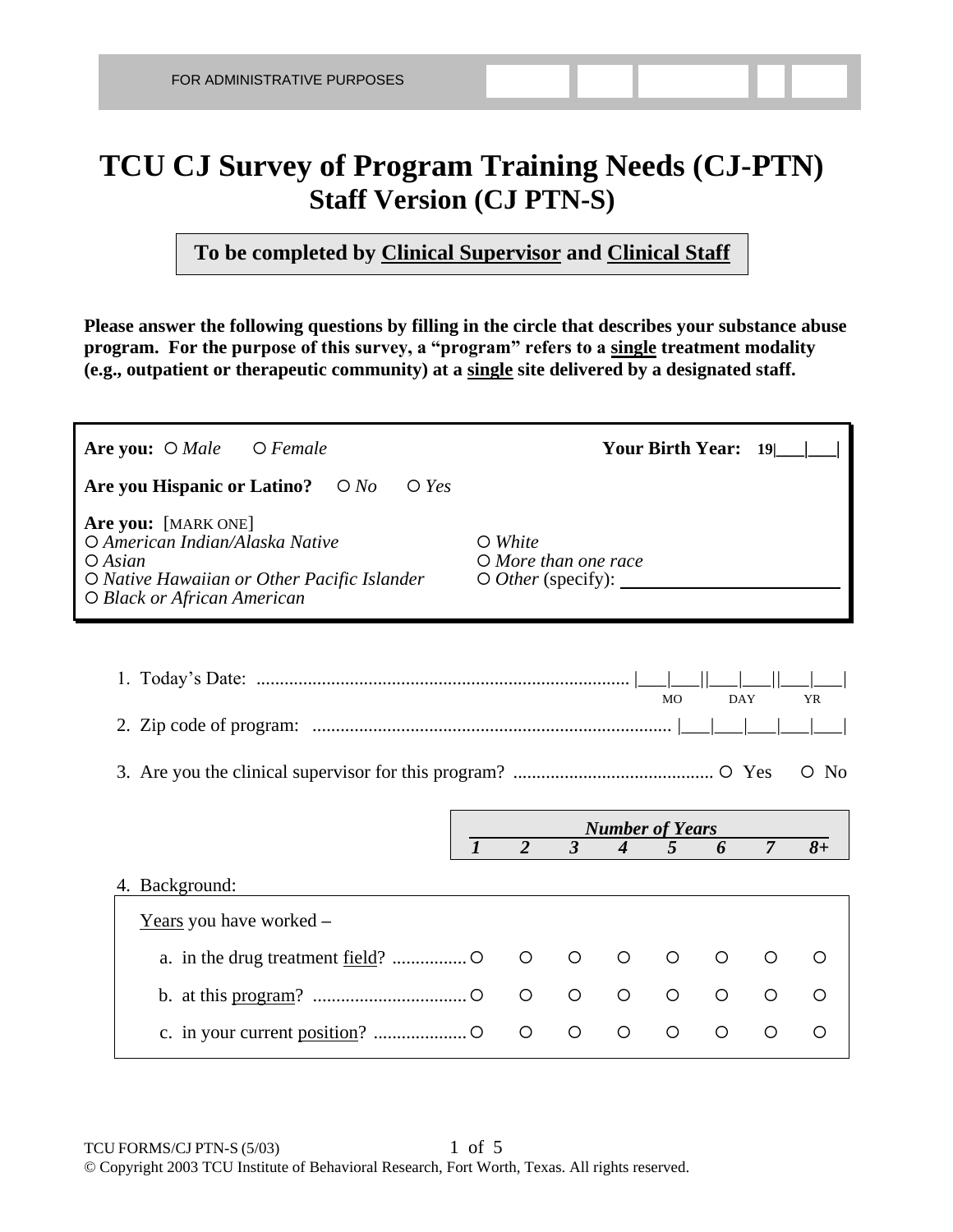| <i><b>Disagree</b></i><br><b>Strongly</b> |     | Disagree Uncertain | Agree        | Agree<br><b>Strongly</b> |
|-------------------------------------------|-----|--------------------|--------------|--------------------------|
|                                           | (2) | 3)                 | $\mathbf{A}$ | $5^{\circ}$              |

## **How strongly do you agree or disagree with each of the following statements?**

## **Facilities and Climate**

| 5.  | Offices, equipment, and supplies                                                          | ◯ | ∩       | ∩       | O |
|-----|-------------------------------------------------------------------------------------------|---|---------|---------|---|
| 6.  | Your program has enough counselors                                                        | O | $\circ$ | $\circ$ | O |
| 7.  | Your program has adequate resources<br>for meeting most medical and psychiatric           | O | $\circ$ | O       | O |
| 8.  | Most program staff feel positive and<br>confident about the quality of services           | O | O       | O       | O |
| 9.  | Your program has a secure future ahead.  O                                                | O | O       | O       | O |
| 10. |                                                                                           | O | O       | O       | O |
| 11. |                                                                                           | O | O       | O       | O |
|     | <b>Satisfaction with Training</b>                                                         |   |         |         |   |
| 12. | Good in-house (inservice) training is                                                     | O | ∩       | ◯       | ◯ |
| 13. | You found good outside training                                                           | O | ◯       | O       | O |
| 14. | Your state-funded drug or alcohol agency<br>provided good training in the past year.  O   | O | O       | O       | O |
| 15. | Regional authorities or groups (e.g., ACA)<br>provided good training in the past year.  O | O | ∩       | ∩       | O |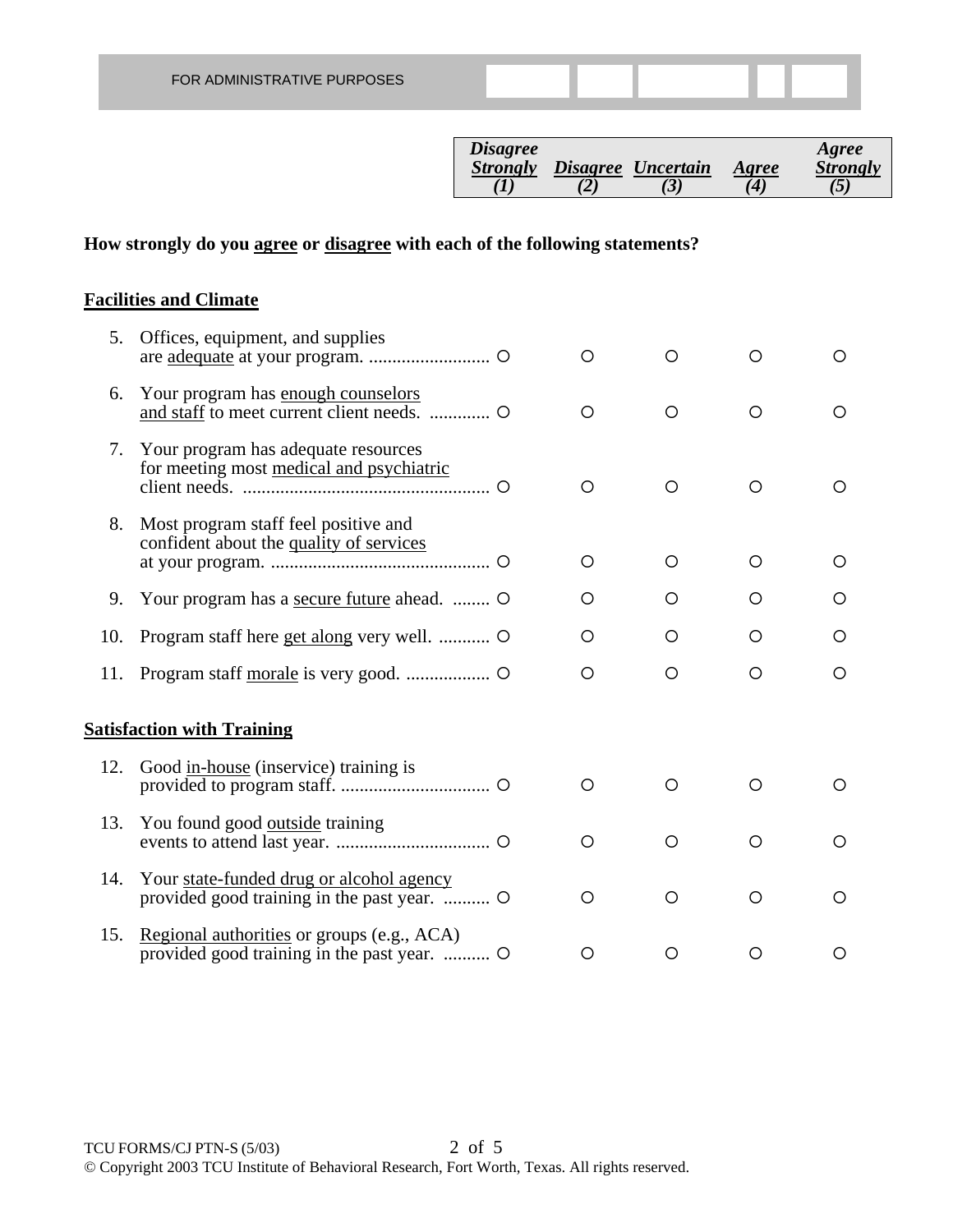|     |                                                                                           | <b>Disagree</b><br><b>Strongly</b><br>(I) | (2)     | Disagree Uncertain<br>(3) | Agree<br>(4) | Agree<br><b>Strongly</b><br>(5) |
|-----|-------------------------------------------------------------------------------------------|-------------------------------------------|---------|---------------------------|--------------|---------------------------------|
|     | <b>Training Content Preferences</b>                                                       |                                           |         |                           |              |                                 |
| 16. | You want more scientific information on                                                   |                                           | O       | $\circ$                   | O            | $\circ$                         |
| 17. | More pharmacotherapy information and<br>training are needed on new medications.  O        |                                           | O       | O                         | $\circ$      | O                               |
| 18. | Program staff need sensitivity training                                                   |                                           | O       | $\circ$                   | $\circ$      | O                               |
| 19. | Program staff training is needed on ethics                                                |                                           | $\circ$ | $\circ$                   | $\circ$      | O                               |
| 20. | Specialized training is needed for improving<br>family involvement and related issues.  O |                                           | O       | $\circ$                   | $\circ$      | O                               |
| 21. | Program staff training is needed on<br>dual diagnoses and appropriate treatment.  O       |                                           | O       | $\circ$                   | $\circ$      | O                               |
| 22. | Training to use brief diagnostic screening                                                |                                           | $\circ$ | $\circ$                   | $\circ$      | O                               |
| 23. | Program staff need to be trained<br>to understand other staff functions                   |                                           | $\circ$ | $\circ$                   | $\circ$      | $\circ$                         |
|     | Counseling staff needs more training for -                                                |                                           |         |                           |              |                                 |
| 24. |                                                                                           |                                           | O       | $\circ$                   | O            | $\circ$                         |
| 25. | increasing client participation                                                           |                                           | $\circ$ | $\circ$                   | O            | O                               |
| 26. |                                                                                           |                                           | O       | O                         | O            | O                               |
| 27. |                                                                                           |                                           | O       | O                         | O            | O                               |
| 28. |                                                                                           |                                           | O       | O                         | O            | O                               |
| 29. | improving client problem-solving skills.  O                                               |                                           | O       | $\circ$                   | O            | O                               |
| 30. | improving behavioral management<br>(e.g., sanctions and rewards) of clients.  O           |                                           | O       | O                         | O            | O                               |
| 31. | improving cognitive focus of clients                                                      |                                           | O       | O                         | O            | O                               |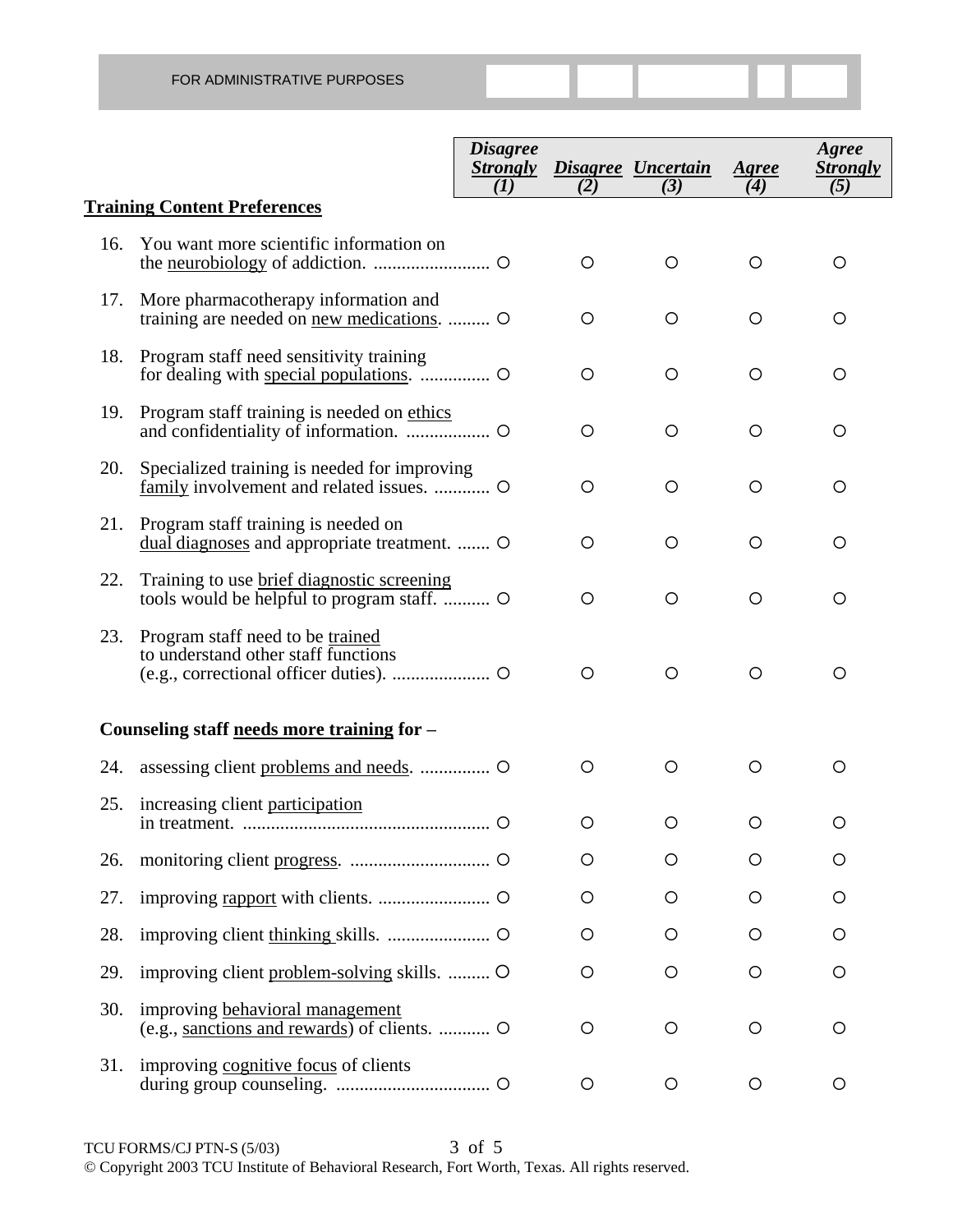|     |                                                                                                                            | <i><b>Disagree</b></i><br><b>Strongly</b><br>(I) | (2)     | Disagree Uncertain<br>(3) | Agree<br>(4) | Agree<br><b>Strongly</b><br>(5) |
|-----|----------------------------------------------------------------------------------------------------------------------------|--------------------------------------------------|---------|---------------------------|--------------|---------------------------------|
| 32. |                                                                                                                            |                                                  | $\circ$ | $\circ$                   | $\circ$      | $\circ$                         |
| 33. | working with staff in other units/agencies                                                                                 |                                                  | $\circ$ | $\circ$                   | $\circ$      | O                               |
|     | <b>Training Strategy Preferences</b>                                                                                       |                                                  |         |                           |              |                                 |
| 34. | General introductory sessions on multiple                                                                                  |                                                  | O       | $\circ$                   | $\circ$      | O                               |
| 35. | Intensive full-day training on special<br>topics is an effective workshop format.  O                                       |                                                  | O       | O                         | O            | O                               |
| 36. | A conceptual treatment process model<br>documenting how treatment activities<br>contribute to "recovery" would be helpful. |                                                  | $\circ$ | $\circ$                   | $\circ$      | O                               |
| 37. | Training workshops should be<br>based on evidence-based interventions.  O                                                  |                                                  | O       | $\circ$                   | O            | O                               |
| 38. | Training workshops should be based on                                                                                      |                                                  | $\circ$ | $\circ$                   | $\circ$      | O                               |
| 39. | Training workshops should include                                                                                          |                                                  | O       | O                         | O            | O                               |
| 40. | Telephone consultations following                                                                                          |                                                  | $\circ$ | $\circ$                   | $\circ$      | O                               |
| 41. | Specialized training made available over                                                                                   |                                                  | O       | $\circ$                   | O            | O                               |
| 42. | <b>Exchanging ideas</b> with other programs<br>that have interests similar to yours                                        |                                                  | O       | O                         | O            | O                               |
| 43. | On-site consultation following training                                                                                    |                                                  | O       | O                         | O            | $\circ$                         |
|     | <b>Computer Resources</b>                                                                                                  |                                                  |         |                           |              |                                 |
| 44. | Most client records for this program                                                                                       |                                                  | O       | O                         | $\circ$      | O                               |
| 45. | Program staff here feel comfortable                                                                                        |                                                  | O       | O                         | $\circ$      | O                               |